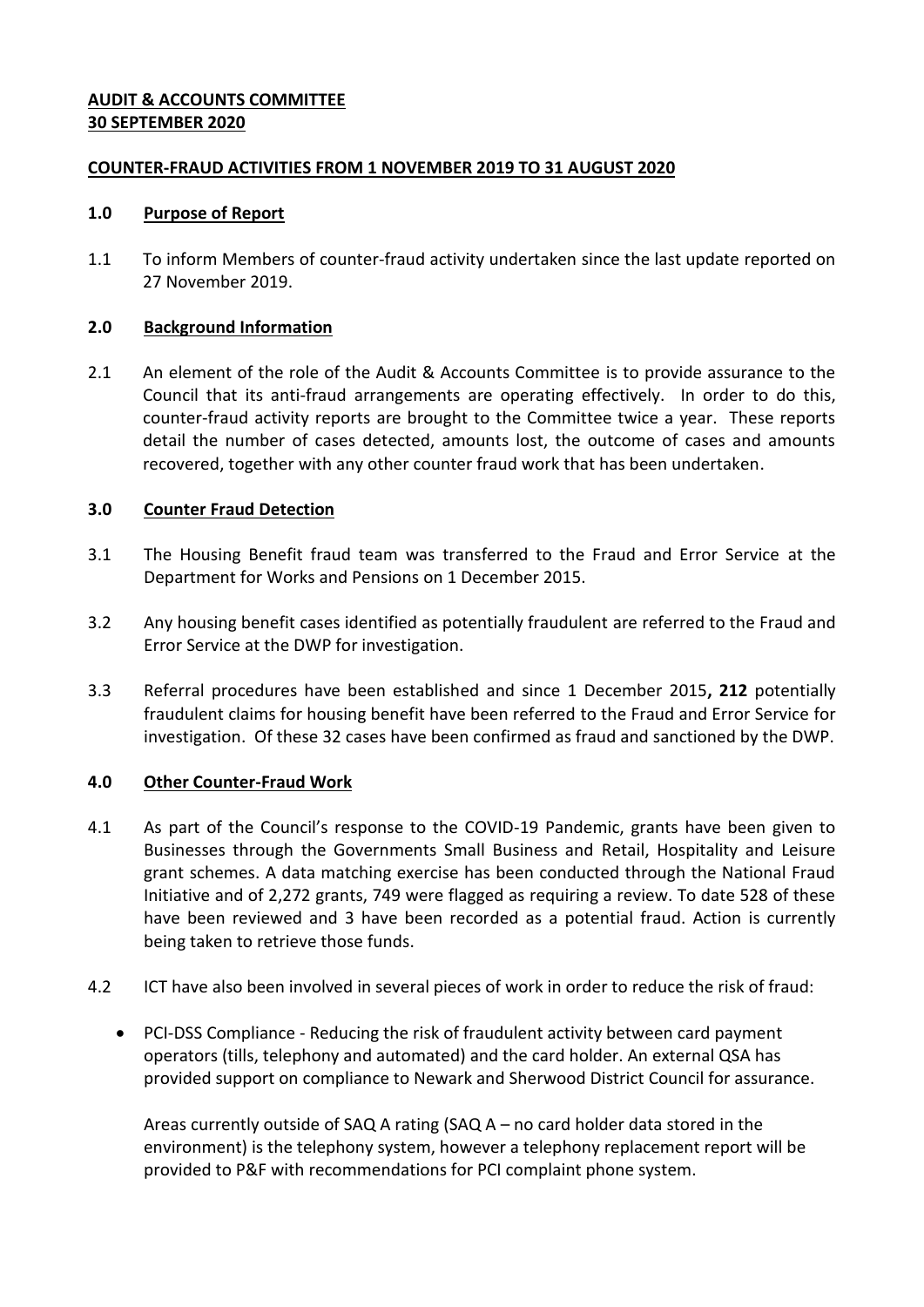- Phishing Simulations Simulated phishing or a phishing test is where deceptive emails, similar to malicious emails, are sent by an organisation to their own staff to gauge their response to phishing and similar email attacks.
- Cyber awareness training Explains the technical aspects of cyber security in ways that are relevant to staff, so that they can help keep their organisations (and themselves) safe from cyber-attack.
- Updating and patching internal and external facing systems from vulnerabilities An insider threat is a malicious threat to an organization that comes from people within the organization, such as employees, former employees, contractors or business associates, who have inside information concerning the organization's security practices, data and computer systems

# **5.0 The National Fraud Initiative (NFI)**

- 5.1 The National Fraud Initiative (NFI) is a data-matching exercise where electronic data is collected from numerous agencies including police authorities, local probation boards, fire and rescue authorities as well as local councils and a number of private sector bodies. The data collection is carried out by the Cabinet Office and is reviewed for any matches that might reveal fraudulent activity. e.g. a record of a person's death exists, but that person is still claiming state pension. The potential matches are sent to individual bodies for investigation to check if there is another, innocent explanation. Most data sets are currently submitted every two years, apart from single person discount data which is submitted every year.
- 5.2 During 2019/20 1,418 Council Tax the single person discount awards were investigated. Of the matches generated by NFI, 173 cases of suspected fraud were identified amounting to £55,115.03.
- 5.3 In addition to this a further exercise was done at the beginning of 2020 which identified a further 60 cases of suspected fraud amounting to an additional £17,226.39.
- 5.4 The 2020/21 exercise commenced if February 2020 following the release of single person discount matching data. This exercise comprises of Accounts Payable, Payroll, Personal Alcohol licences, Taxi drivers licences, Right to buy, Housing tenants, Housing waiting list, Housing benefits, Council Tax reduction scheme, Single person discounts and the Electoral roll. Due to the impact of Covid 19 limited work has been undertaken in the investigation of the matches – this will be picked up during the rest of this year.

# **6.0 Future Counter Fraud Work**

6.1 Discussions have taken place with Assurance Lincolnshire in relation to producing a virtual training session, which will highlight areas of fraud that officers should be aware of. This will remind officers of the "red flags" that they should be mindful of, and what action should be taken where these flags are noticed. It is anticipated that this would be deployed in Q3 of this financial year.